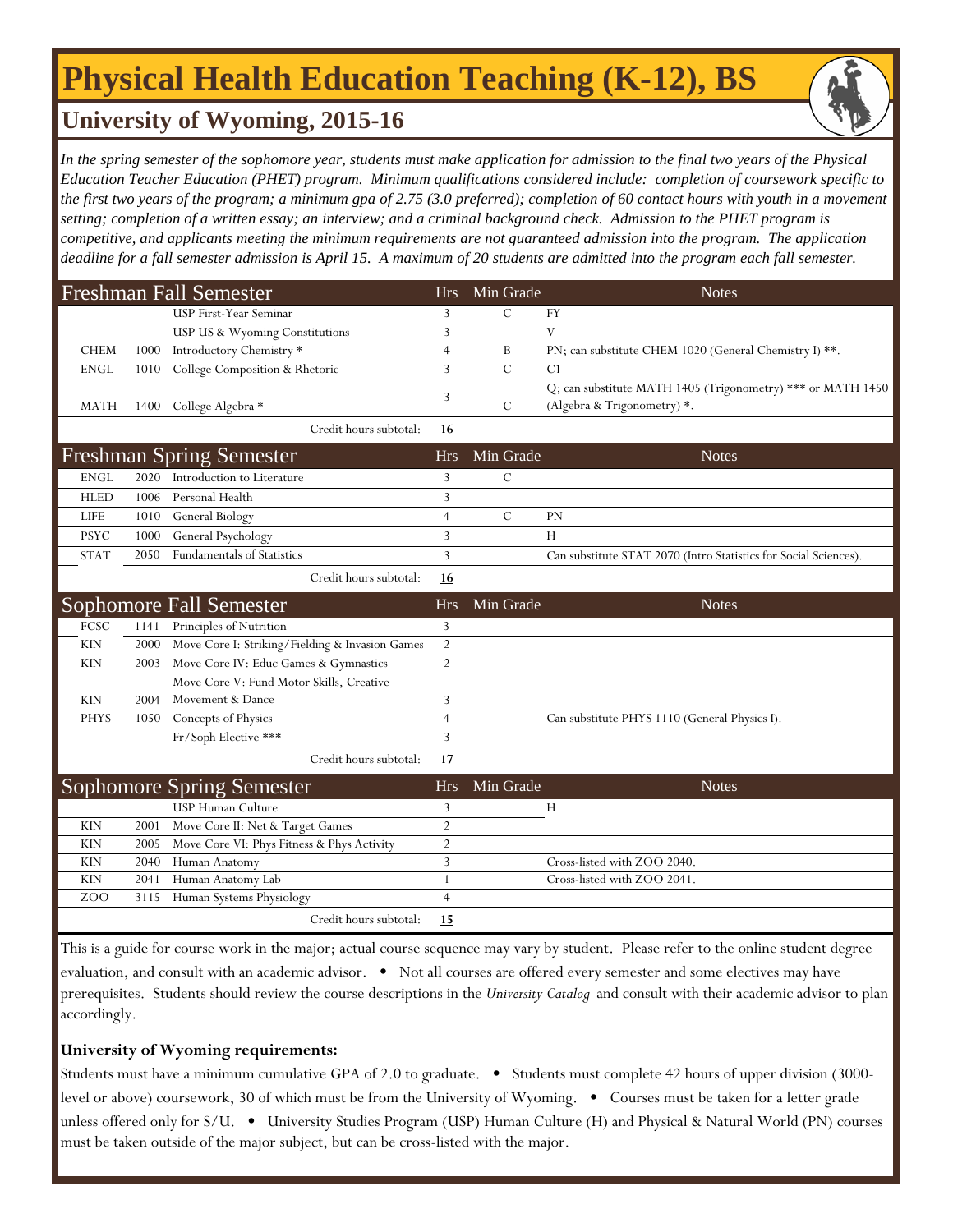## **Physical Health Education Teaching (K-12), BS**

### **University of Wyoming, 2015-16**

|             |      | $\mathbf{\mathcal{C}}$                         |                |               |                                                | سند |
|-------------|------|------------------------------------------------|----------------|---------------|------------------------------------------------|-----|
|             |      | <b>Junior Fall Semester</b>                    | <b>Hrs</b>     | Min Grade     | <b>Notes</b>                                   |     |
| <b>KIN</b>  | 3012 | Teaching Laboratory I                          | 3              | C             | C <sub>2</sub>                                 |     |
| <b>KIN</b>  | 3021 | Physiology of Exercise                         | 4              |               |                                                |     |
| <b>KIN</b>  | 3034 | Lifespan Motor Development                     | 3              | $\mathcal{C}$ |                                                |     |
| <b>KIN</b>  | 3037 | Sport Psychology                               | 3              |               | Can substitute KIN 3038 (Exercise Psychology). |     |
| <b>KIN</b>  | 3050 | Prevention & Care of Athletic Injuries         | $\overline{2}$ |               |                                                |     |
|             |      | Credit hours subtotal:                         | 15             |               |                                                |     |
|             |      | <b>Junior Spring Semester</b>                  | <b>Hrs</b>     | Min Grade     | <b>Notes</b>                                   |     |
|             |      | Teaching Reading & Study Strategies in Content |                |               |                                                |     |
| <b>EDSE</b> | 3540 | Areas                                          | $\overline{2}$ |               |                                                |     |
| <b>KIN</b>  | 3011 | Teaching Methods in Physical Education         | 3              | $\mathcal{C}$ |                                                |     |
| <b>KIN</b>  | 3015 | Teaching Laboratory II                         | 3              | $\mathcal{C}$ |                                                |     |
| <b>KIN</b>  | 3060 | Understanding Skill Acquisition for Teaching   | 3              |               |                                                |     |
| <b>KIN</b>  | 4055 | Adapted Physical Education                     | $\overline{2}$ |               |                                                |     |
| <b>KIN</b>  | 4080 | Assessment in Physical Education               | 3              | $\mathcal{C}$ | C <sub>3</sub>                                 |     |
|             |      | Credit hours subtotal:                         | <u>16</u>      |               |                                                |     |
|             |      | <b>Senior Fall Semester</b>                    | <b>Hrs</b>     | Min Grade     | <b>Notes</b>                                   |     |
| <b>KIN</b>  | 3042 | Biomechanics of Human Movement                 | 3              |               |                                                |     |
| <b>KIN</b>  | 4012 | Curriculum Development in Phys Education       | 3              |               |                                                |     |
| <b>KIN</b>  | 4013 | School Administration for Health Science       | $\overline{2}$ |               |                                                |     |
| <b>KIN</b>  | 4017 | Teaching Laboratory III                        | 3              |               |                                                |     |
|             |      | Elective *****                                 | 3              |               |                                                |     |
|             |      | Credit hours subtotal:                         | <u>14</u>      |               |                                                |     |
|             |      | <b>Senior Spring Semester</b>                  | <b>Hrs</b>     | Min Grade     | <b>Notes</b>                                   |     |
| <b>KIN</b>  | 4099 | Student Teaching in Physical Education ******  | 12             |               |                                                |     |
|             |      | Elective *****                                 | 3              |               |                                                |     |
|             |      | Credit hours subtotal:                         | 15             |               |                                                |     |
|             |      | <b>TOTAL CREDIT HOURS:</b>                     | <u>124</u>     |               |                                                |     |

#### **College of Health Sciences Notes:**

Performance expectations for majors in the College of Health Sciences exceed institutional requirements. Please discuss with an academic advisor to understand the difference. • Admission to the clinical portion of Health Sciences majors is competitive and is not guaranteed even with minimum qualifications. Be prepared to meet and exceed expectations. • Background checks are required at some point within all Health Science majors and careers. Students should understand the long-term ramifications of all decisions and actions early on so as not to jeopardize future academic and career goals.

#### **Physical Health Education Teaching (K-12) Program Notes:**

The Department of Kinesiology and Health Sciences requires 48 hours of upper division credit for graduation with degrees in Kinesiology and Health Sciences and Physical Education Teaching. • Students seeking a coaching endorsement should discuss the requirements with their academic advisor.

\* Requires MATH ACT ≥ 23, MATH SAT ≥ 600, Math Placement Exam ≥ 3, or  $\geq$  C in Math 0925. (University standard)

\*\* Requires MATH ACT ≥ 23, MATH SAT ≥ 600, Math Placement Exam ≥ 3, and concurrent enrollment in Math 1400, 1405, or 1450. (University standard)

\*\*\* Requires MATH ACT ≥ 25, MATH SAT ≥ 600, Math Placement Exam ≥ 4, or > C in Math 1400. (University standard)

\*\*\*\* Students taking additional credit hours during the **freshman and sophomore years** should consider taking one or more of the following courses:

| EDEX 2484 | Introduction to Special Education (3 hrs)      |           | KIN 3060 Understanding Skill Acquisition for Teaching (3 hrs) |
|-----------|------------------------------------------------|-----------|---------------------------------------------------------------|
| KIN 3050  | Prevention & Care of Athletic Injuries (2 hrs) | PSYC 2210 | Drugs and Behavior (3 hrs)                                    |

Physical Health Education Teaching (K-12) Program Notes con't on page 3.